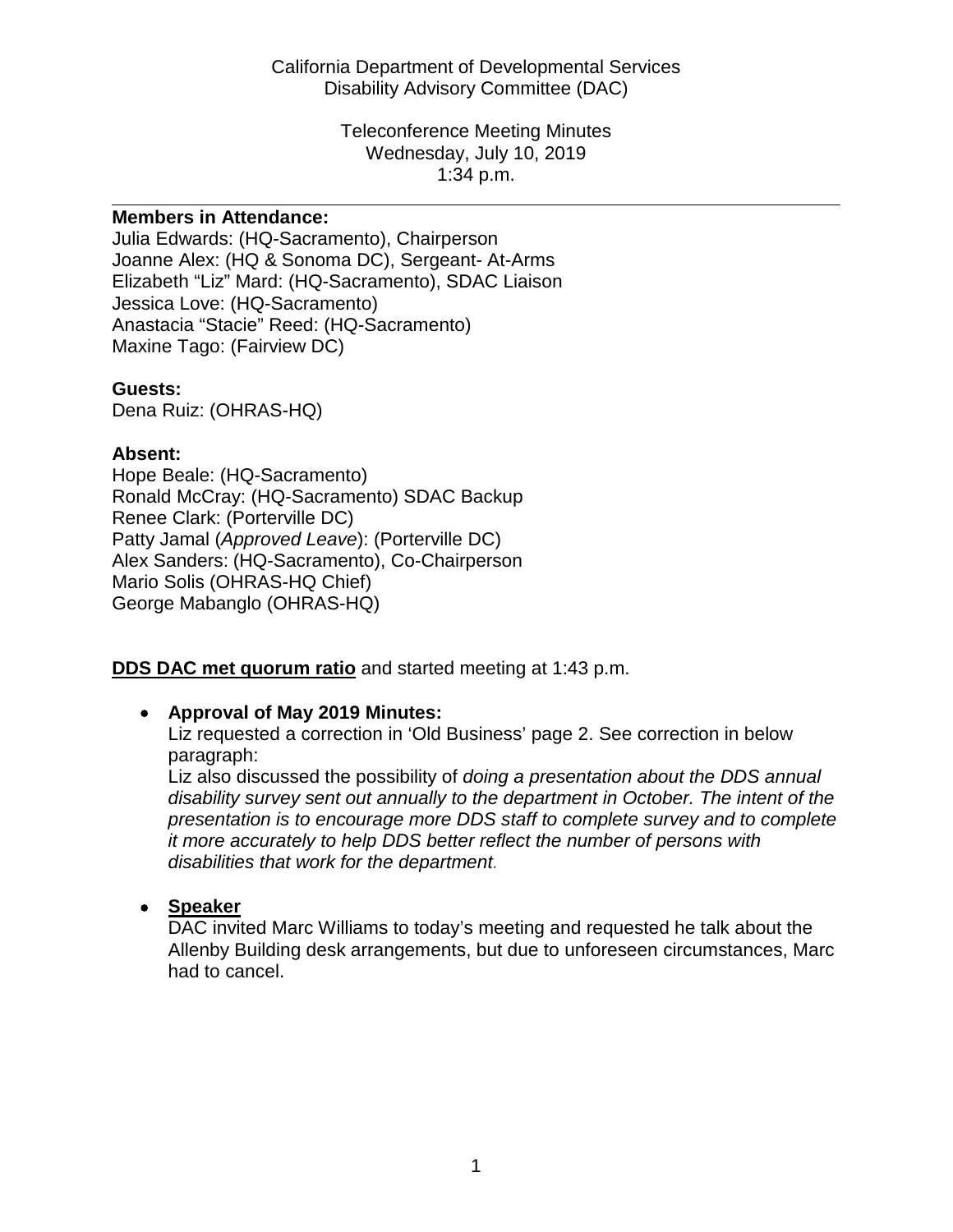Disability Advisory Committee (DAC) California Department of Developmental Services

> Wednesday, July 10, 2019 1:34 p.m.  $1:34$  p.m. Teleconference Meeting Minutes

## • **Sub-committee Reports:**

**Speakers and Trainings:**(Alex Sanders, Jessica Love, Julia Edwards, Elizabeth Mard, Renee Clark)

- o Focus on July ADA Picnic
- o The memorandum to requesting approval to do survey about disability interests, and award ceremony with awards signed by DDS's Director was finalized and sent to the Directors office. Dena from OHRAS is working on getting the DDS's Director's approval for both.

- o DAC has reserved the Atrium for the Speakers and award ceremony.
- speakers who cannot use the stand-up microphone. Dena has o Julia is getting a speaker box/microphone from amazon for volunteered to bring her video camera to record speakers and award ceremony.
- preparation of the ADA Celebration. o Julia proposed committee meet next week to close loose ends in
- o Liz will create a poster for silent disabilities for display at the ADA table.

**Signage and Logo:** (Ronald McCray, Patty Jamal, Joanne Alex, Liz Mard)

 o This action remains on hold as committee has not heard back from Director regarding logo contest idea and DAC is putting all focus on up-coming ADA picnic.

**ADA Taskforce:** (Ronald McCray, Alex Sanders, Dena Ruiz, Julia Edwards)

o The team has noticed some repairs to the building so there is some progress.

## **DDS DAC Homepage:** (Liz Mard, Julia Edwards)

o Membership list needs to be updated. Liz has updated draft and will submit to ITD.

Julia and Ingrid; previous DAC Chair, developed an outline for an updated homepage. This draft will include the DAC application, disability advocacy events, resource library, and links to stakeholder pages such as SDAC, EDD, DOR and LEAP program This is still under construction and the DAC will work on updating the website with the help of DDS's ITD team, once the ADA celebration has passed.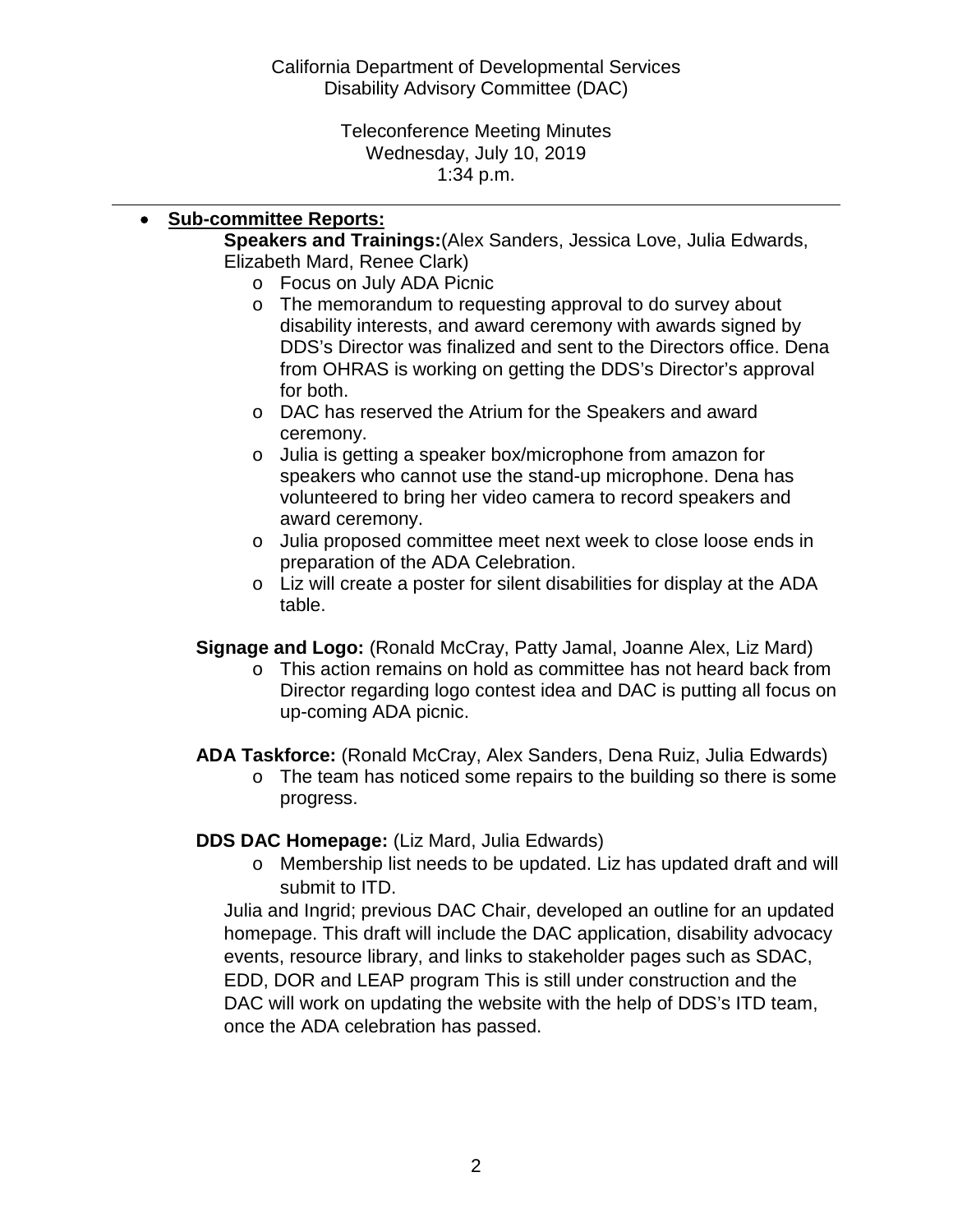Wednesday, July 10, 2019 1:34 p.m.  $1:34$  p.m. Teleconference Meeting Minutes

- **DAC Recruitment and Renewals:** 
	- o No new recruits or renewals. Encouraged all DAC members to recruit interested persons.

## • **Announcements:**

- o None currently.
- **Old Business:** 
	- potentially be used as way to educate DDS sections about the o Liz will review CalHR power points on state disability survey to survey and inspire DDS to complete survey.

# • **New Business:**

# o **OPEN DAC POSITIONS**

 elected to the new DAC Secretary. Julia motioned for Stacie **1.** Due to the DAC secretary position being vacant, Stacie was take the positions of the DAC Secretary, Jessica seconded this motion and all attendees concurred. (Officer elections are held in January, and elections occur in February.)

## o **SDAC UPDATES**

- 1. Liz has not been able to attend last meeting. Ronald has attended in her stead. Ronald did not attend this DAC meeting so there were no updates regarding last SDAC meeting.
- 2. Liz has received some emails from SDAC including 21 bills which were in various stages of review regarding laws that would advocate for the rights and well-being of persons with disabilities.
- 3. Liz sent two emails, one for the 5/28 SDAC emails and one for the 7/7 email, to the DAC committee with the latest SDAC updates and other SDAC information including the 21 bills.
	- Department of Public Health, asked for his DAC create recommendations to his agency Jessica followed up on a request in the 5/28 SDAC email in which Bobby Dutta, Chair of departmental policies regarding fragrances to help on the topic.